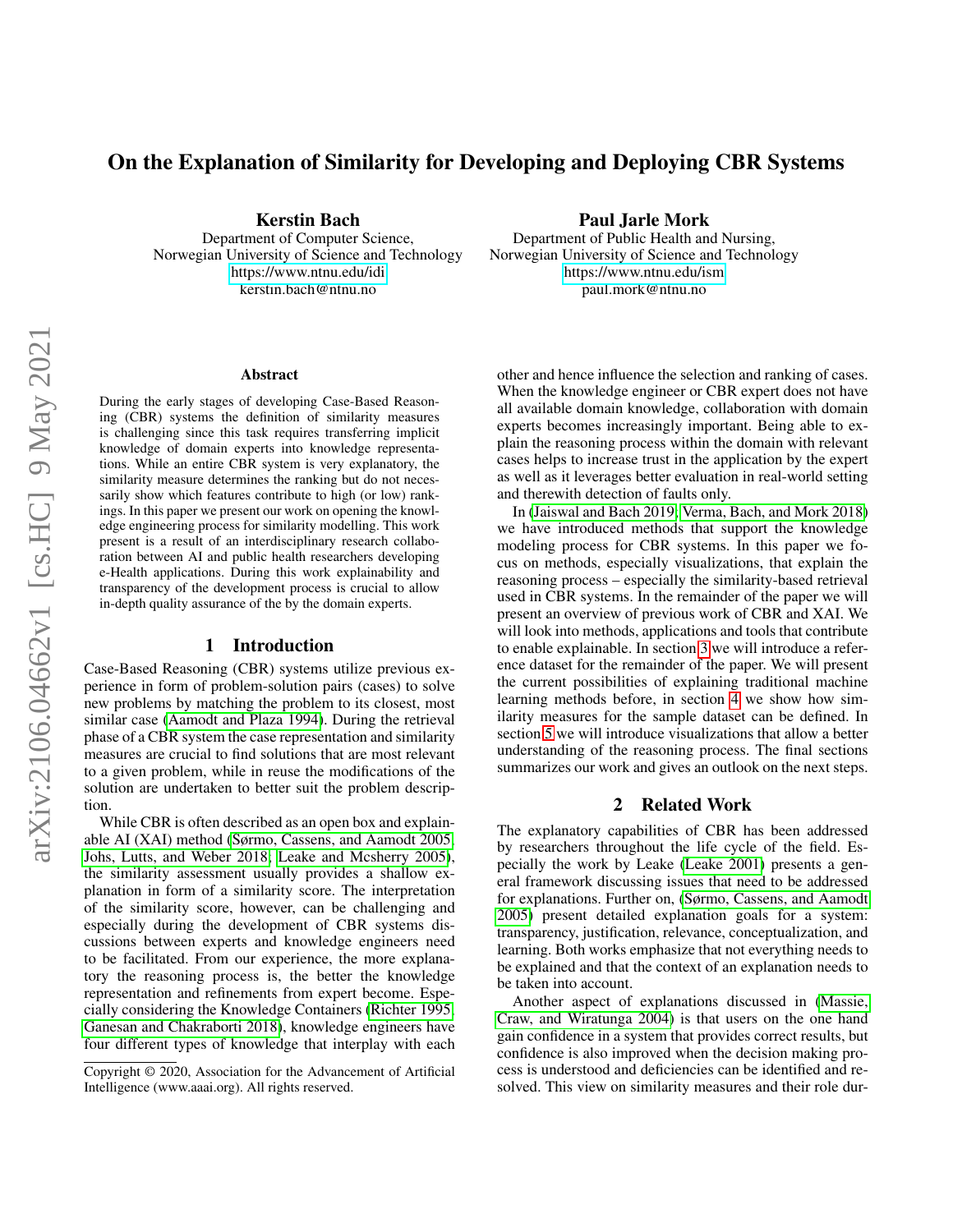ing the retrieval will be addressed by our work later in this paper.

In previous work, the explanation of the case base content has been discussed by Smyth and McKenna [\(Smyth,](#page-3-8) [Mullins, and McKenna 2000;](#page-3-8) [McKenna and Smyth 2001\)](#page-3-9) and they suggested visualisations of case base content and making changes to the case base explicit to the user. In more recent work, the authors of [\(Keane and Kenny 2019\)](#page-3-10) present how CBR has been used to explain neural networks, which describes another branch of XAI.

While the theoretical concepts are important to move a field forward, their implementation in practice allows the research field to grow and attract others. CBR tools have been developed since the very beginning of the CBR research activities. The most general CBR tools developed and provided as bundled or open source software are COLIBRIStudio (and their predecessors COLIBRI, jCOLIBRI) (Díaz-[Agudo et al. 2007\)](#page-3-11), CBRworks [\(Schulz 1999\)](#page-3-12) and its successor MYCBR[\(Stahl and Roth-Berghofer 2008\)](#page-3-13). Furthermore there are more specific CBR tools targeting certain domains or case representations. For process-oriented CBR, the Collaborative Agent-based Knowledge Engine (CAKE) [\(Bergmann et al. 2014\)](#page-3-14) has been introduced, while CREEK [\(Aamodt 2004\)](#page-3-15) is a tool for knowledge-intense CBR and (B)EAR [\(Jalali and Leake 2015;](#page-3-16) [Jalali and Leake 2016\)](#page-3-17) focuses on the adaptation in CBR systems.

 $MYCBR<sup>1</sup>$  $MYCBR<sup>1</sup>$  $MYCBR<sup>1</sup>$ , which is used and extended in this work, was developed by German Research Center for Artificial Intelligence (DFKI) and has been introduced as rapid prototyping tool for research and industrial applications. Recently the tool was generalized and provides a Rest API for more flexible interaction with the engine and it's components [\(Bach,](#page-3-18) [Mathisen, and Jaiswal 2016\)](#page-3-18). Each component in MYCBR is explainable, which allows a deep integration of explanations in knowledge modelling, but also reasoning [\(Bahls and](#page-3-19) [Roth-Berghofer 2007\)](#page-3-19).

### 3 Example Dataset

<span id="page-1-0"></span>CBR researchers have in the past very closely been collaborating with the health care domain due to its explanatory and transparent nature [\(Gonzalez, Lopez, and Blobel 2013\)](#page-3-20). Since our work is also linked to patient-centered e-Health applications, we will introduce an open dataset from this domain to be used as a running example in this paper.

In the following we will describe different aspects of similarity modelling using an open dataset from the UCI Machine Learning Library [\(Dua and Graff 2017\)](#page-3-21) containing 768 female patients of Pima Indian heritage. The dataset was introduced by [\(Smith et al. 1988\)](#page-3-22) and has been provided by the National Institute of Diabetes and Digestive and Kidney Diseases to diagnostically predict whether or not a patient has diabetes, based on certain diagnostic measurements included in the dataset.

While the dataset describes the characteristics of patients included in the cohort, the main usage of the dataset is to classify whether a patient has diabetes or not. Figure [1](#page-1-3) shows the value distribution within the diabetes dataset. Even when

<span id="page-1-3"></span>

Figure 1: Value Distribution in the Pima Diabetes Dataset

grouping them by outcome, the individual distributions are very similar, which shows that there is no apparent feature indicating the outcome.

As a reference point, we implemented standard machine learning approaches to carry out this task<sup>[2](#page-1-4)</sup> and as it can be seen in Figure [2](#page-1-5) with only basic tuning of the parameters the average accuracy only reaches about 0.78% for the best performing classifier on a 10-fold cross-validation.

<span id="page-1-5"></span>

Figure 2: Benchmark of 8 classifiers on the diabetes dataset (kNN: k-Nearest Neighbour, SVC: Support Vector Machine , LR: Logistic Regression, DT: Decision Tree, GNB: GaussianNB, RF: Random Forest, GB: Gradient Boosting, XGB: XGBoost)

Many of these methods would also allow to provide information about the feature importance for the classification, but this information still lacks detail on how the model is build and why certain features are chosen.

#### <span id="page-1-1"></span>4 Similarity Modeling and Retrieval

The similarity modelling in a CBR system can vary from as simple as a kNN to knowledge-intense graph-based representations as presented in [\(Aamodt 2004\)](#page-3-15). CBR tools, such as MYCBR that has been used in this work provide predefined similarity measure that cover mostly symbolic and numeric value ranges. In the example set of this paper we only have numerical values. The main similarity measure method of MYCBR is defining similarity according the local-global-principle[\(Richter 1995\)](#page-3-3). Thereby similarity measures are defined as an amalgamation function, such as a weighted sum, which defines as local similarity measures the relationship of attribute values and the global similarity the weighted sum of the local similarities.

<span id="page-1-2"></span><sup>1</sup> http://mycbr-project.org

<span id="page-1-4"></span> $2$ The authors will make the code for training these classifiers available for the final version.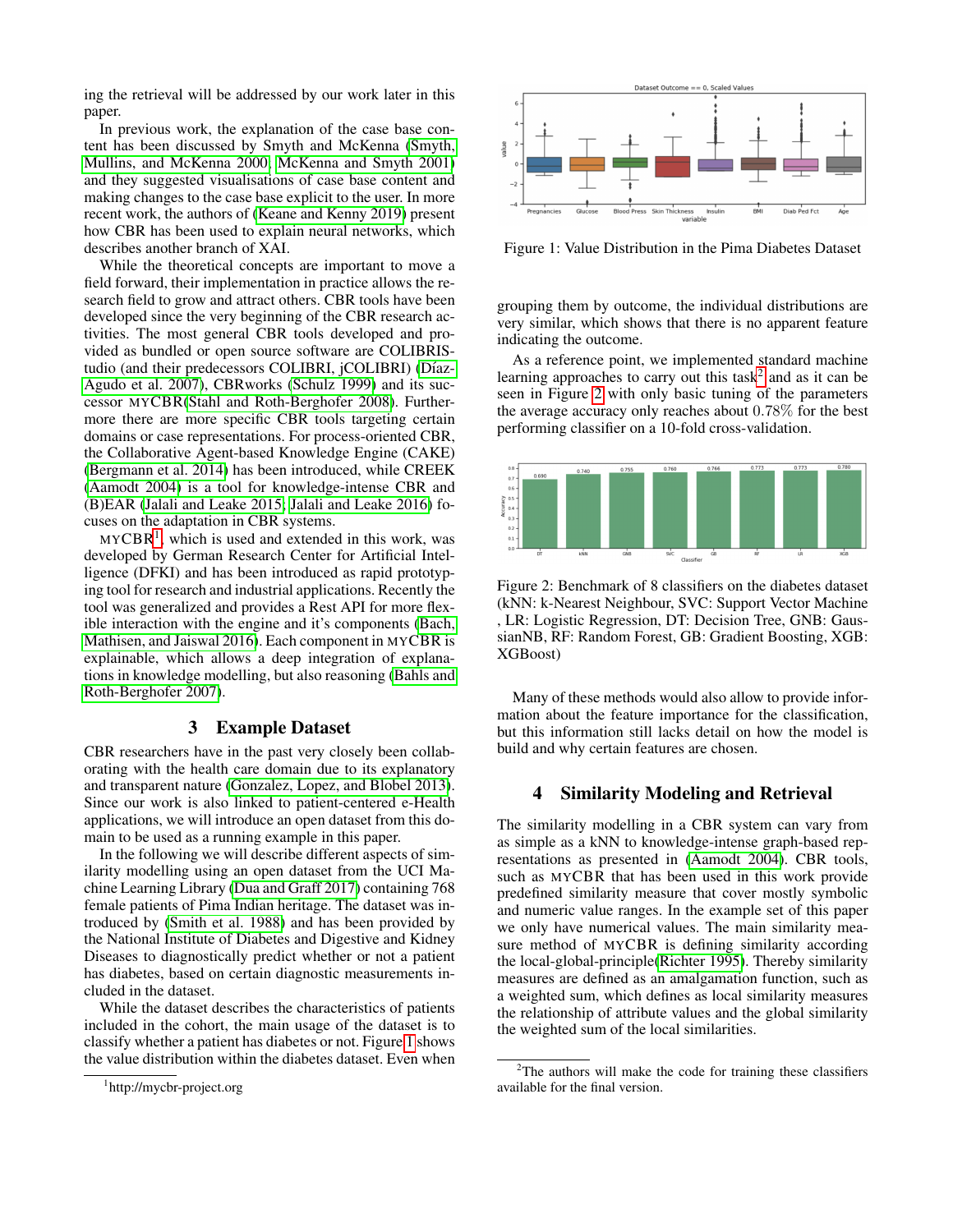#### Defining Similarity Measures

Modelling similarity measure can be done automatically using neural networks [\(Gabel and Godehardt 2015\)](#page-3-23), feedback from users [\(Stahl 2005\)](#page-4-2) or from the training data [\(Mathisen](#page-3-24) [et al. 2019\)](#page-3-24).

Figure [3](#page-2-1) shows a data-driven or manual (expert-based) definition of a local similarity measure. The knowledge engineer can use data distributions (left of Figure [3\)](#page-2-1) to define the characteristics of the similarity measure.

<span id="page-2-1"></span>

Figure 3: Example of a polynominal similarity measure for the attribute *Age*: data distribution on the left and polynominal function on the right

In the following step the global similarity measures – the weights for each particular attribute – are defined. This can either be driven by knowledge, derived from data or learned over time. Especially the reduction or expansion of the variables available in the dataset is part of this feature engineering process.

#### Retrieval

Once all similarity measures are defined, the case retrieval can be tested. The result of the CBR retrieval is usually a list of case-similarity pairs passed on to the adaptation engine and eventually presented to the user. For an example query to the diabetes dataset the result looks as shown in Figure [4.](#page-2-2)

<span id="page-2-2"></span>

Figure 4: Retrieval results from the diabetes CBR system

There are different approaches on how many cases are selected for further processing. During development of CBR systems the knowledge engineer(s) often need to inspect the details of the similarity functions comparing the cases to verify correct behaviour.

## 5 Similarity Visualizations

<span id="page-2-0"></span>In this section we present how retrieval insights can be presented to a knowledge engineer to gain understanding whether the similarity-based comparison is carried out as expected.

Figure [5](#page-2-3) is an example of how the similarity scores leading up to the overall similarity presented in Figure [4.](#page-2-2) Each row of charts represents a comparison of a case from the case base to a query. The first row is the most similar case (highest ranked), followed by the second and third. The three charts are build the same way with the y-axis showing the attributes and the bars the similarity. The left row shows the weighted similarity score, the middle the similarity scores from each local similarity measure and the third chart shows the weights.

<span id="page-2-3"></span>

Figure 5: Visualization of weighted similarity, local similarity and weights

In the particular example given, one can see that the second and third case which have a similarity score of 0.62 and 0.60 respectively reach that score through different attributes. For the second case mostly the glucose levels are matching while for the third a lower glucose, but higher BMI. Such insights are certainly important for the development phase of the CBR system.

#### 6 Conclusion and Outlook

In this paper we presented on similarity measures can be explained during the development process of CBR systems. As our work is mainly carried out in interdisciplinary teams, the current transparency was not explanatory enough. Therefore we found visualisations that help to understand the retrieval and can be tested using the CBR engine. All visualizations presented have been implemented using the MYCBR Rest API and python, matplotlib and seaborn for data handling and visualization.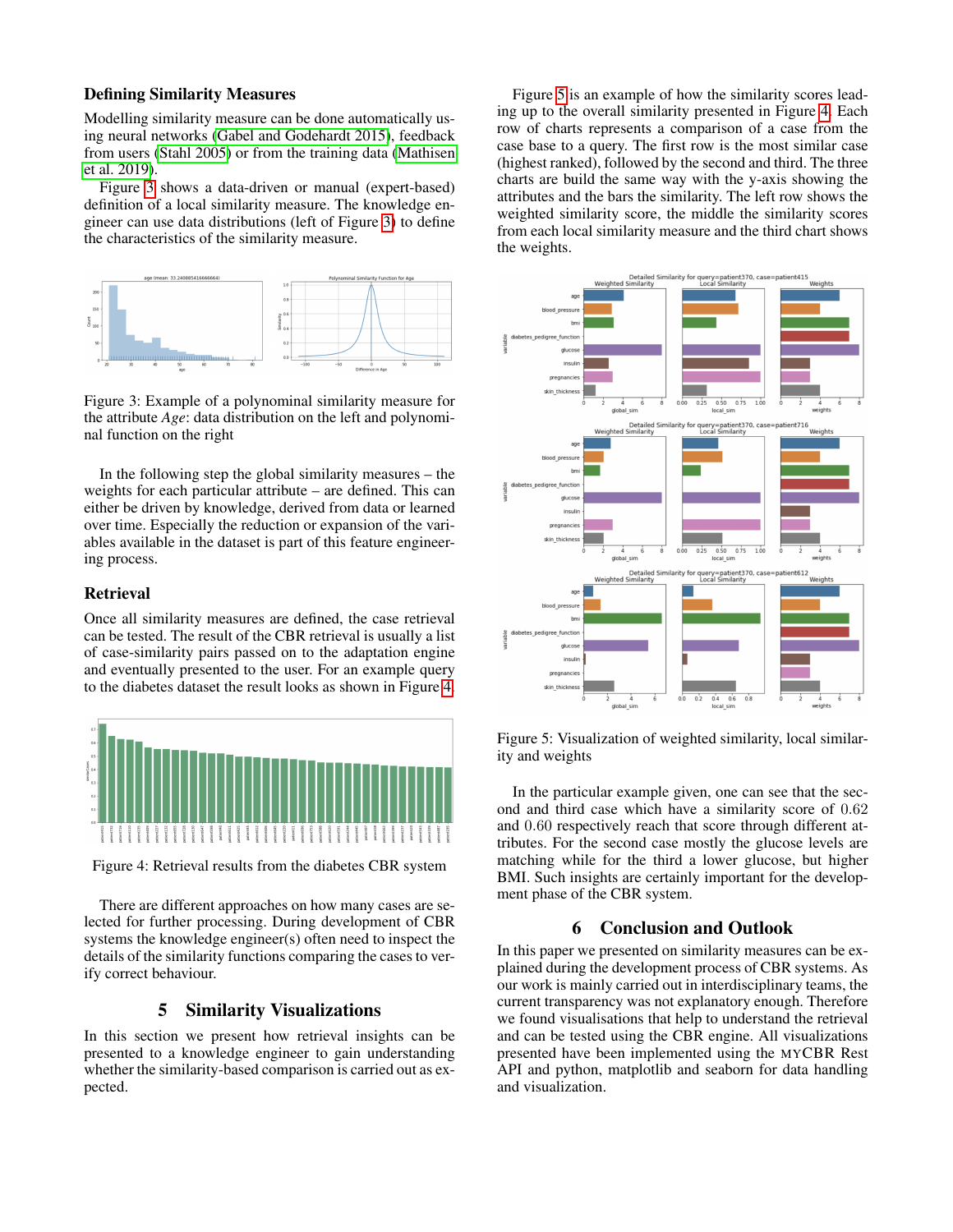The next steps are to expand the visualizations towards the adaptation and case based evolution to gain better understanding when and how a CBR system is learning. With growing case bases, visualizing footprint cases and their provenance in the case base will also be in our focus.

#### References

- <span id="page-3-0"></span>[Aamodt and Plaza 1994] Aamodt, A., and Plaza, E. 1994. Case-based reasoning: Foundational issues, methodological variations, and system approaches. *Artificial Intelligence Communications*.
- <span id="page-3-15"></span>[Aamodt 2004] Aamodt, A. 2004. Knowledge-intensive case-based reasoning in CREEK. In *Advances in Case-Based Reasoning, 7th European Conference, ECCBR 2004*,  $1 - 15$ .
- <span id="page-3-18"></span>[Bach, Mathisen, and Jaiswal 2016] Bach, K.; Mathisen, B. M.; and Jaiswal, A. 2016. Demonstrating the mycbr rest api. In *Workshops Proceedings for the Twenty-seventh International Conference on Case-Based Reasoning*, volume 2567. CEUR-WS.
- <span id="page-3-19"></span>[Bahls and Roth-Berghofer 2007] Bahls, D., and Roth-Berghofer, T. 2007. Explanation support for the case-based reasoning tool mycbr. In *Proceedings of the Twenty-Second AAAI Conference on Artificial Intelligence (IJCAI 2007)*, 1844–1845.
- <span id="page-3-14"></span>[Bergmann et al. 2014] Bergmann, R.: Gessinger, S.: Görg, S.; and Müller, G. 2014. The collaborative agile knowledge engine CAKE. In *Proceedings of the 18th International Conference on Supporting Group Work*, GROUP '14, 281–284. New York, NY, USA: ACM.
- <span id="page-3-21"></span>[Dua and Graff 2017] Dua, D., and Graff, C. 2017. UCI machine learning repository.
- <span id="page-3-11"></span>[Díaz-Agudo et al. 2007] Díaz-Agudo, B.; González-Calero, P. A.; Recio-García, J. A.; and Sánchez-Ruiz-Granados, A. A. 2007. Building cbr systems with jcolibri. *Science of Computer Programming* 69(1):68 – 75. Special issue on Experimental Software and Toolkits.
- <span id="page-3-23"></span>[Gabel and Godehardt 2015] Gabel, T., and Godehardt, E. 2015. Top-down induction of similarity measures using similarity clouds. In Hüllermeier, E., and Minor, M., eds., *Case-Based Reasoning Research and Development*, 149– 164. Cham: Springer.
- <span id="page-3-4"></span>[Ganesan and Chakraborti 2018] Ganesan, D., and Chakraborti, S. 2018. An empirical study of knowledge tradeoffs in case-based reasoning. In *Twenty-Seventh International Joint Conference on Artificial Intelligence (IJCAI-18)*, 1817–1823.
- <span id="page-3-20"></span>[Gonzalez, Lopez, and Blobel 2013] Gonzalez, C.; Lopez, D.; and Blobel, B. 2013. Case-based reasoning in intelligent health decision support systems. In *PHealth 2013: Proc of the 10th Intl Conf on Wearable Micro and Nano Technologies for Personalized Health*, volume 189, 44. IOS Press.
- <span id="page-3-5"></span>[Jaiswal and Bach 2019] Jaiswal, A., and Bach, K. 2019. A data-driven approach for determining weights in global similarity functions. In *ICCBR-2019*, 125–139. Springer.
- <span id="page-3-16"></span>[Jalali and Leake 2015] Jalali, V., and Leake, D. 2015. Cbr meets big data: A case study of large-scale adaptation rule generation. In Hüllermeier, E., and Minor, M., eds., *Case-Based Reasoning Research and Development*, 181– 196. Cham: Springer International Publishing.
- <span id="page-3-17"></span>[Jalali and Leake 2016] Jalali, V., and Leake, D. 2016. Enhancing case-based regression with automatically-generated ensembles of adaptations. *J. Intell. Inf. Syst.* 46(2):237–258.
- <span id="page-3-1"></span>[Johs, Lutts, and Weber 2018] Johs, A.; Lutts, M.; and Weber, R. 2018. Measuring explanation quality in xcbr. In Cox, M. T.; Funk, P.; and Begum, S., eds., *International Conference on Case-Based Reasoning*, 75 – 90. Springer.
- <span id="page-3-10"></span>[Keane and Kenny 2019] Keane, M. T., and Kenny, E. M. 2019. How case based reasoning explained neural networks: An xai survey of post-hoc explanation-by-example in anncbr twins. In Bach, K., and Marling, C., eds., *Case-Based Reasoning Research and Development*, 125–139. Cham: Springer.
- <span id="page-3-2"></span>[Leake and Mcsherry 2005] Leake, D., and Mcsherry, D. 2005. Introduction to the special issue on explanation in case-based reasoning. *Artif. Intell. Rev.* 24:103–108.
- <span id="page-3-6"></span>[Leake 2001] Leake, D. 2001. Abduction, experience, and goals: A model of everyday abductive explanation. *J Exp Theor Artif Intell* 7.
- <span id="page-3-7"></span>[Massie, Craw, and Wiratunga 2004] Massie, S.; Craw, S.; and Wiratunga, N. 2004. Visualisation of case-base reasoning for explanation.
- <span id="page-3-24"></span>[Mathisen et al. 2019] Mathisen, B. M.; Aamodt, A.; Bach, K.; and Langseth, H. 2019. Learning similarity measures from data. *Progress in Artificial Intelligence*.
- <span id="page-3-9"></span>[McKenna and Smyth 2001] McKenna, E., and Smyth, B. 2001. An interactive visualisation tool for case-based reasoners. *Appl. Intell.* 14:95–114.
- <span id="page-3-3"></span>[Richter 1995] Richter, M. M. 1995. The knowledge contained in similarity measures. In *Proceedings of the 1st International Conference on Case-Based Reasoning*, LNCS. Springer.
- <span id="page-3-12"></span>[Schulz 1999] Schulz, S. 1999. Cbr-works - a state-of-theart shell for case-based application building. In *Proceedings of the 7th German Workshop on Case-Based Reasoning, GWCBR'99, Wrzburg*, 3–5. Springer-Verlag.
- <span id="page-3-22"></span>[Smith et al. 1988] Smith, J.; Everhart, J.; Dickson, W.; Knowler, W.; and Johannes, R. 1988. Using the adap learning algorithm to forcast the onset of diabetes mellitus. *Proceedings - Annual Symposium on Computer Applications in Medical Care* 10.
- <span id="page-3-8"></span>[Smyth, Mullins, and McKenna 2000] Smyth, B.; Mullins, M.; and McKenna, E. 2000. Picture perfect: Visualisation techniques for case-based reasoning. In *Proceedings of the 14th European Conference on Artificial Intelligence (ECAI 2000)*, 65–72.
- <span id="page-3-13"></span>[Stahl and Roth-Berghofer 2008] Stahl, A., and Roth-Berghofer, T. R. 2008. Rapid prototyping of cbr applications with the open source tool mycbr. In *European conference on case-based reasoning*, 615–629. Springer.